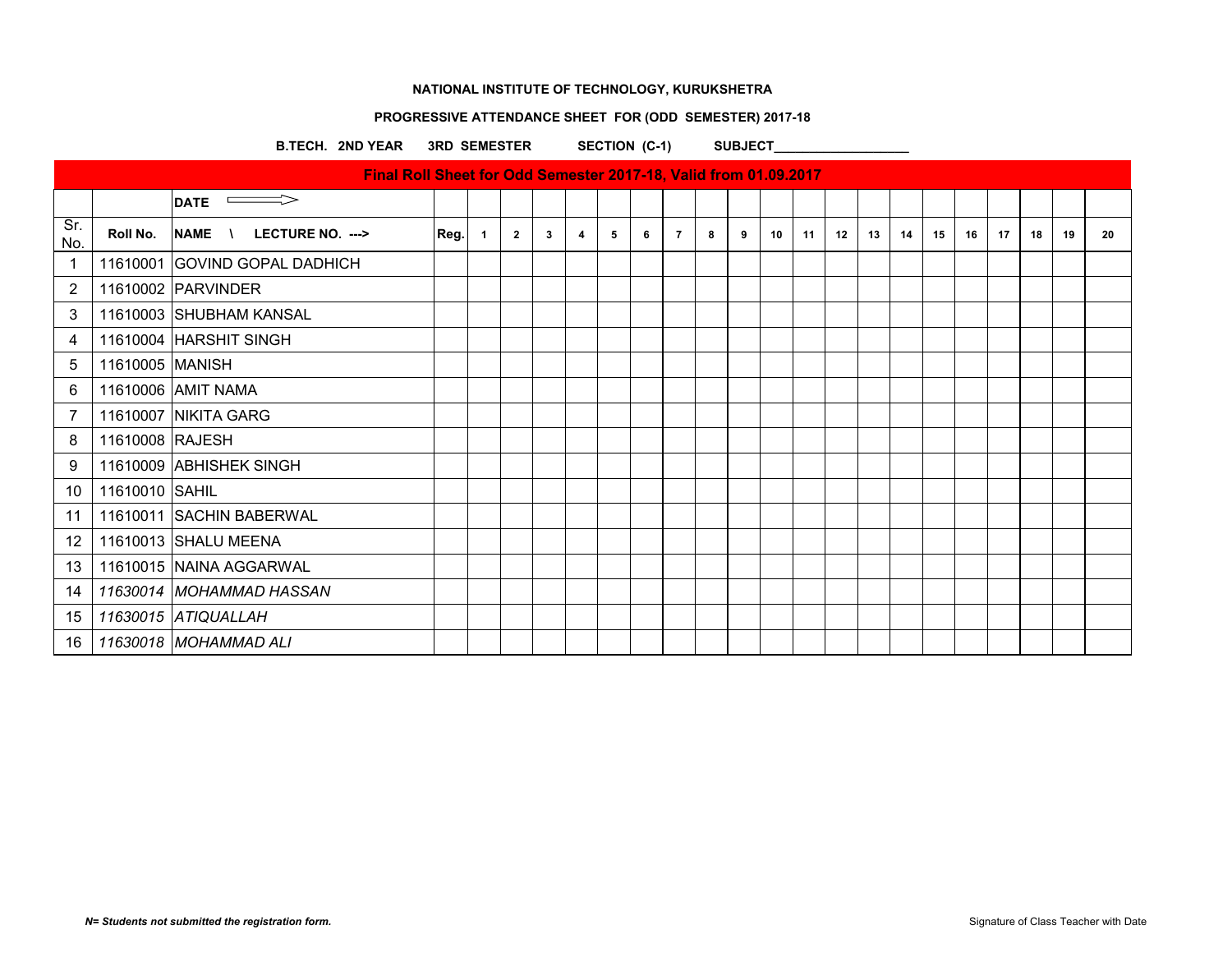# **PROGRESSIVE ATTENDANCE SHEET FOR (ODD SEMESTER) 2017-18**

B.TECH. 2ND YEAR 3RD SEMESTER SECTION (C-2) SUBJECT

|                |                  | $\implies$<br><b>DATE</b>          |      |    |                |   |   |   |   |                |   |   |    |    |    |    |    |    |    |    |    |    |    |
|----------------|------------------|------------------------------------|------|----|----------------|---|---|---|---|----------------|---|---|----|----|----|----|----|----|----|----|----|----|----|
| Sr.<br>No.     | Roll No.         | <b>INAME \ LECTURE NO. ---&gt;</b> | Reg. | -1 | $\overline{2}$ | 3 | 4 | 5 | 6 | $\overline{7}$ | 8 | 9 | 10 | 11 | 12 | 13 | 14 | 15 | 16 | 17 | 18 | 19 | 20 |
| -1             |                  | 11610014 SHYAM AGARWAL             |      |    |                |   |   |   |   |                |   |   |    |    |    |    |    |    |    |    |    |    |    |
| $\overline{2}$ |                  | 11610016 SOURAB JANGIR             |      |    |                |   |   |   |   |                |   |   |    |    |    |    |    |    |    |    |    |    |    |
| 3              |                  | 11610017 AKHIL BHARDWAJ            |      |    |                |   |   |   |   |                |   |   |    |    |    |    |    |    |    |    |    |    |    |
| 4              |                  | 11610018 PANKAJ KUMAR              |      |    |                |   |   |   |   |                |   |   |    |    |    |    |    |    |    |    |    |    |    |
| 5              |                  | 11610019 HIMANSHU CHAUHAN          |      |    |                |   |   |   |   |                |   |   |    |    |    |    |    |    |    |    |    |    |    |
| 6              |                  | 11610021 NIKHIL KHULLAR            |      |    |                |   |   |   |   |                |   |   |    |    |    |    |    |    |    |    |    |    |    |
| 7              |                  | 11610023 GARVIT BHARGAVA           |      |    |                |   |   |   |   |                |   |   |    |    |    |    |    |    |    |    |    |    |    |
| 8              | 11610025 ANOOP   |                                    |      |    |                |   |   |   |   |                |   |   |    |    |    |    |    |    |    |    |    |    |    |
| 9              | 11610026 GEETIKA |                                    |      |    |                |   |   |   |   |                |   |   |    |    |    |    |    |    |    |    |    |    |    |
| 10             |                  | 11610028 MOHAMMED SALMAN           |      |    |                |   |   |   |   |                |   |   |    |    |    |    |    |    |    |    |    |    |    |
| 11             | 11610029 AMAN    |                                    |      |    |                |   |   |   |   |                |   |   |    |    |    |    |    |    |    |    |    |    |    |
| 12             |                  | 11630024 KARANVEER SINGH JASWAL    |      |    |                |   |   |   |   |                |   |   |    |    |    |    |    |    |    |    |    |    |    |
| 13             |                  | 11630025 CHONEY DORJI              |      |    |                |   |   |   |   |                |   |   |    |    |    |    |    |    |    |    |    |    |    |
| 14             |                  | 11630026 ISHOR KHATIWARA           |      |    |                |   |   |   |   |                |   |   |    |    |    |    |    |    |    |    |    |    |    |
| 15             |                  | 11630027 SUBASH RAI                |      |    |                |   |   |   |   |                |   |   |    |    |    |    |    |    |    |    |    |    |    |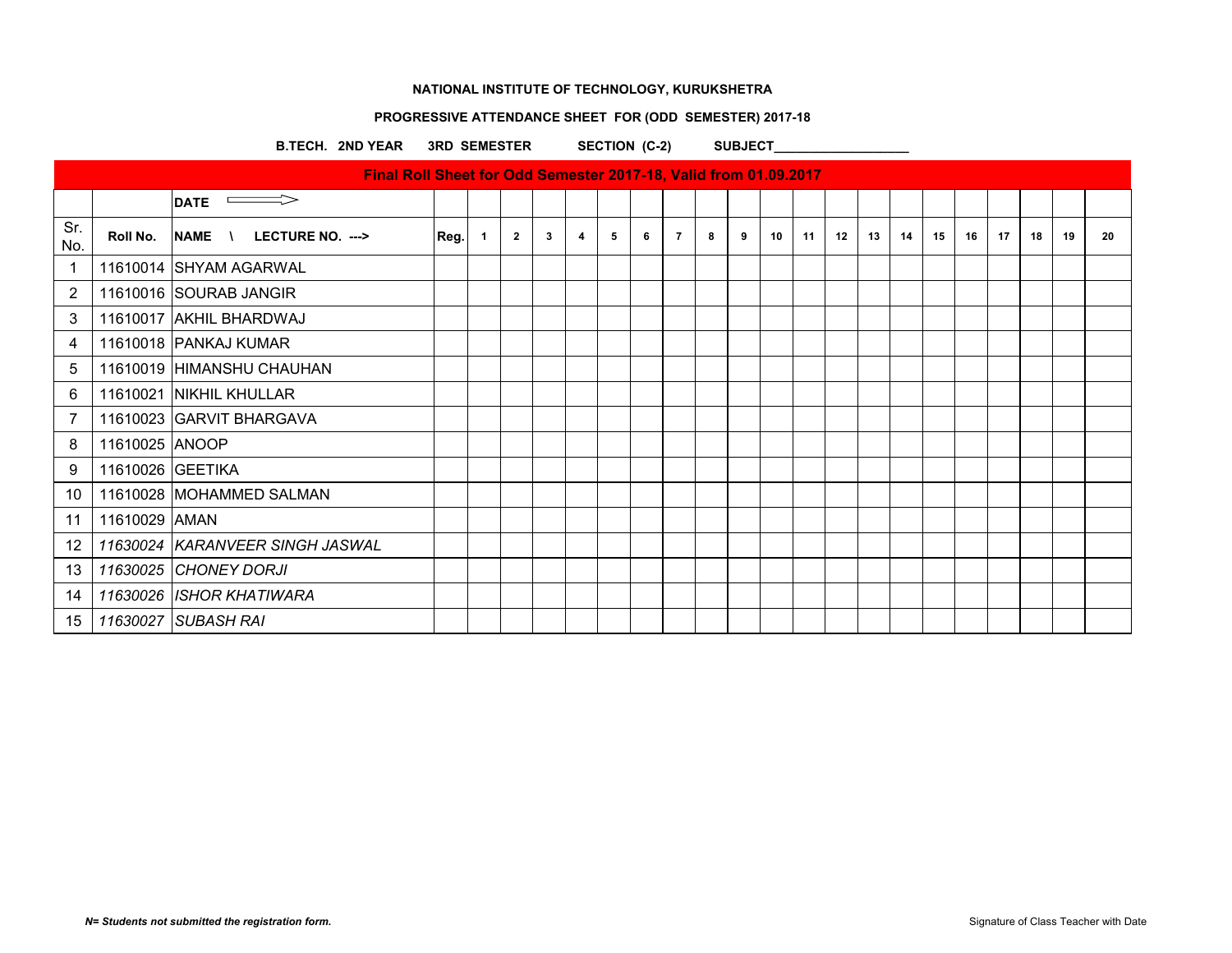# **PROGRESSIVE ATTENDANCE SHEET FOR (ODD SEMESTER) 2017-18**

B.TECH. 2ND YEAR 3RD SEMESTER SECTION (C-3) SUBJECT

|            |                 | Final Roll Sheet for Odd Semester 2017-18, Valid from 01.09.2017 |      |                |              |              |   |   |   |                |   |   |    |    |    |    |    |    |    |    |    |    |    |
|------------|-----------------|------------------------------------------------------------------|------|----------------|--------------|--------------|---|---|---|----------------|---|---|----|----|----|----|----|----|----|----|----|----|----|
|            |                 | $\overline{\text{DATE}}$                                         |      |                |              |              |   |   |   |                |   |   |    |    |    |    |    |    |    |    |    |    |    |
| Sr.<br>No. | Roll No.        | NAME \ LECTURE NO. --->                                          | Reg. | $\overline{1}$ | $\mathbf{2}$ | $\mathbf{3}$ | 4 | 5 | 6 | $\overline{7}$ | 8 | 9 | 10 | 11 | 12 | 13 | 14 | 15 | 16 | 17 | 18 | 19 | 20 |
|            |                 | 11610030 AKANKSHA JAISWAL                                        |      |                |              |              |   |   |   |                |   |   |    |    |    |    |    |    |    |    |    |    |    |
| 2          |                 | 11610031 ADITYA VERMA                                            |      |                |              |              |   |   |   |                |   |   |    |    |    |    |    |    |    |    |    |    |    |
| 3          |                 | 11610032 TARUN KUMAR                                             |      |                |              |              |   |   |   |                |   |   |    |    |    |    |    |    |    |    |    |    |    |
| 4          |                 | 11610033 HITENDER SINGH KUNTAIL                                  |      |                |              |              |   |   |   |                |   |   |    |    |    |    |    |    |    |    |    |    |    |
| 5          |                 | 11610034 NAVEEN SHARMA                                           |      |                |              |              |   |   |   |                |   |   |    |    |    |    |    |    |    |    |    |    |    |
| 6          |                 | 11610035 NIKHIL YADAV                                            |      |                |              |              |   |   |   |                |   |   |    |    |    |    |    |    |    |    |    |    |    |
|            |                 | 11610036 VIKAS KUMAR YADAV                                       |      |                |              |              |   |   |   |                |   |   |    |    |    |    |    |    |    |    |    |    |    |
| 8          |                 | 11610037 ANKIT SAGU                                              |      |                |              |              |   |   |   |                |   |   |    |    |    |    |    |    |    |    |    |    |    |
| 9          |                 | 11610038 RASHIKA GARG                                            |      |                |              |              |   |   |   |                |   |   |    |    |    |    |    |    |    |    |    |    |    |
| 10         |                 | 11610039 DEEPAK PHAGNA                                           |      |                |              |              |   |   |   |                |   |   |    |    |    |    |    |    |    |    |    |    |    |
| 11         |                 | 11610040 MUDIT SRIVASTAVA                                        |      |                |              |              |   |   |   |                |   |   |    |    |    |    |    |    |    |    |    |    |    |
| 12         |                 | 11610042 YASHKARAN BAGGA                                         | N    |                |              |              |   |   |   |                |   |   |    |    |    |    |    |    |    |    |    |    |    |
| 13         |                 | 11610043 RAMKESH MEENA                                           |      |                |              |              |   |   |   |                |   |   |    |    |    |    |    |    |    |    |    |    |    |
| 14         |                 | 11610045 MUNDRU HEMANTH CHOWDARY                                 |      |                |              |              |   |   |   |                |   |   |    |    |    |    |    |    |    |    |    |    |    |
| 15         |                 | 11610093 DIVYANSH MITTAL                                         |      |                |              |              |   |   |   |                |   |   |    |    |    |    |    |    |    |    |    |    |    |
| 16         |                 | 11610630 ABHISEKH JUYAL                                          | N    |                |              |              |   |   |   |                |   |   |    |    |    |    |    |    |    |    |    |    |    |
| 17         | 11630030 CHHIMI |                                                                  |      |                |              |              |   |   |   |                |   |   |    |    |    |    |    |    |    |    |    |    |    |
| 18         |                 | 11630031 KENCHO TSHERING                                         |      |                |              |              |   |   |   |                |   |   |    |    |    |    |    |    |    |    |    |    |    |
| 19         |                 | 11630032 BISHAL DHAURALY                                         |      |                |              |              |   |   |   |                |   |   |    |    |    |    |    |    |    |    |    |    |    |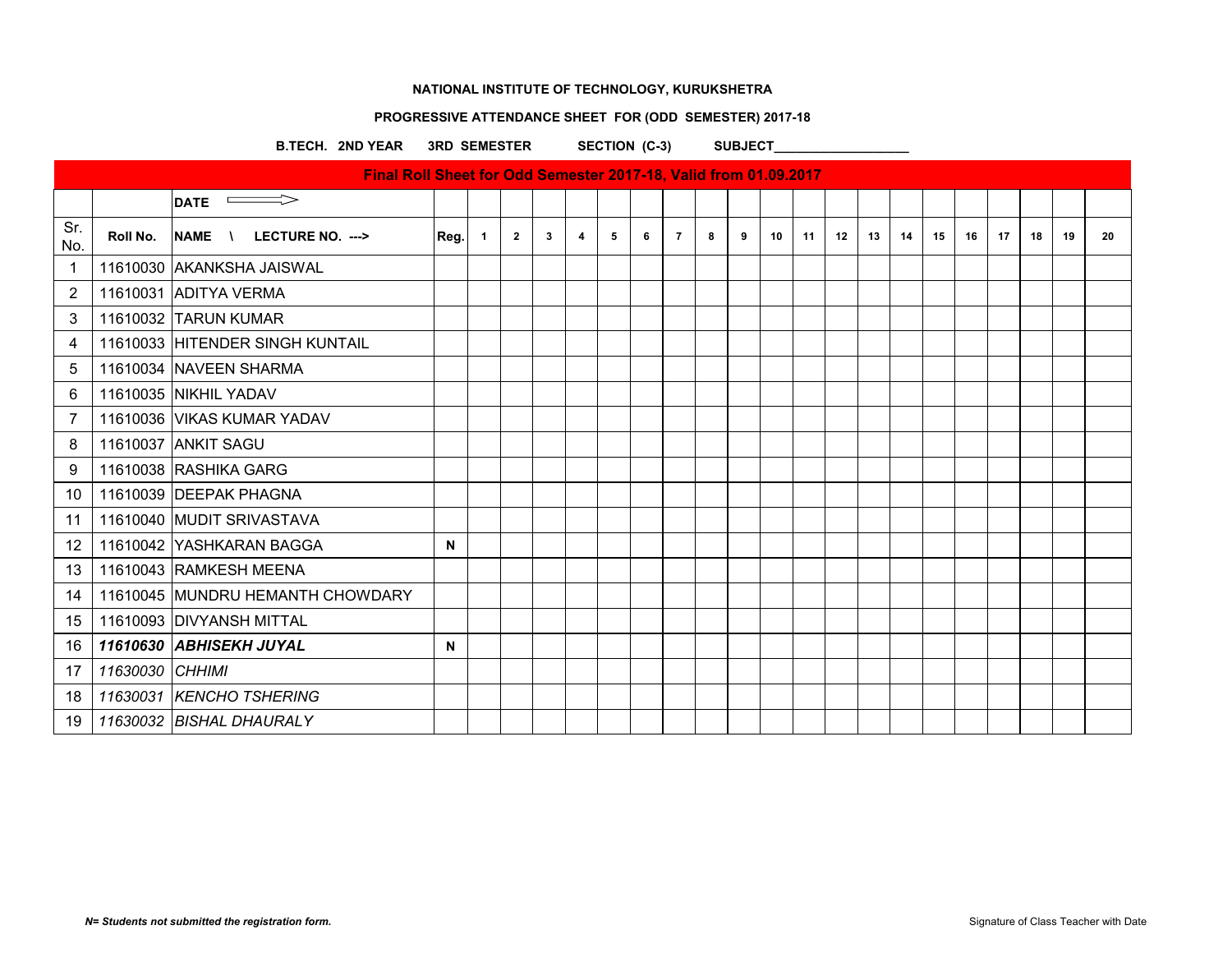# **PROGRESSIVE ATTENDANCE SHEET FOR (ODD SEMESTER) 2017-18**

B.TECH. 2ND YEAR 3RD SEMESTER SECTION (C-4) SUBJECT

|                         |                  | DATE $\implies$              |      |              |                |              |   |   |   |                |   |   |    |    |    |    |    |    |    |    |    |    |    |
|-------------------------|------------------|------------------------------|------|--------------|----------------|--------------|---|---|---|----------------|---|---|----|----|----|----|----|----|----|----|----|----|----|
| Sr.<br>No.              | Roll No.         | NAME \ LECTURE NO. --->      | Reg. | $\mathbf{1}$ | $\overline{2}$ | $\mathbf{3}$ | 4 | 5 | 6 | $\overline{7}$ | 8 | 9 | 10 | 11 | 12 | 13 | 14 | 15 | 16 | 17 | 18 | 19 | 20 |
| $\overline{\mathbf{1}}$ |                  | 11610046 HARSH KUMAR         |      |              |                |              |   |   |   |                |   |   |    |    |    |    |    |    |    |    |    |    |    |
| 2                       |                  | 11610047 SHIVAM ANAND        |      |              |                |              |   |   |   |                |   |   |    |    |    |    |    |    |    |    |    |    |    |
| 3                       |                  | 11610048 MAYANK YADAV        |      |              |                |              |   |   |   |                |   |   |    |    |    |    |    |    |    |    |    |    |    |
| 4                       |                  | 11610049 RIYAZ MAHFOOZ       |      |              |                |              |   |   |   |                |   |   |    |    |    |    |    |    |    |    |    |    |    |
| 5                       |                  | 11610050 MOHIT YADAV         |      |              |                |              |   |   |   |                |   |   |    |    |    |    |    |    |    |    |    |    |    |
| 6                       |                  | 11610051 KAPIL YADAV         |      |              |                |              |   |   |   |                |   |   |    |    |    |    |    |    |    |    |    |    |    |
| $\overline{7}$          | 11610052 GAGAN   |                              |      |              |                |              |   |   |   |                |   |   |    |    |    |    |    |    |    |    |    |    |    |
| 8                       |                  | 11610054 SHIVKESH MEENA      |      |              |                |              |   |   |   |                |   |   |    |    |    |    |    |    |    |    |    |    |    |
| 9                       |                  | 11610055 SHUBHAM KUMAR GOYAL |      |              |                |              |   |   |   |                |   |   |    |    |    |    |    |    |    |    |    |    |    |
| 10                      | 11610056 AKSHAY  |                              |      |              |                |              |   |   |   |                |   |   |    |    |    |    |    |    |    |    |    |    |    |
| 11                      |                  | 11610057 NAVEEN GUPT         |      |              |                |              |   |   |   |                |   |   |    |    |    |    |    |    |    |    |    |    |    |
| 12                      |                  | 11610059 LAKHVEER SINGH      |      |              |                |              |   |   |   |                |   |   |    |    |    |    |    |    |    |    |    |    |    |
| 13                      | 11610060 ASHISH  |                              |      |              |                |              |   |   |   |                |   |   |    |    |    |    |    |    |    |    |    |    |    |
| 14                      | 11610061 AVINASH |                              |      |              |                |              |   |   |   |                |   |   |    |    |    |    |    |    |    |    |    |    |    |
| 15                      |                  | 11630016 FARAMARZ MAJEDI     |      |              |                |              |   |   |   |                |   |   |    |    |    |    |    |    |    |    |    |    |    |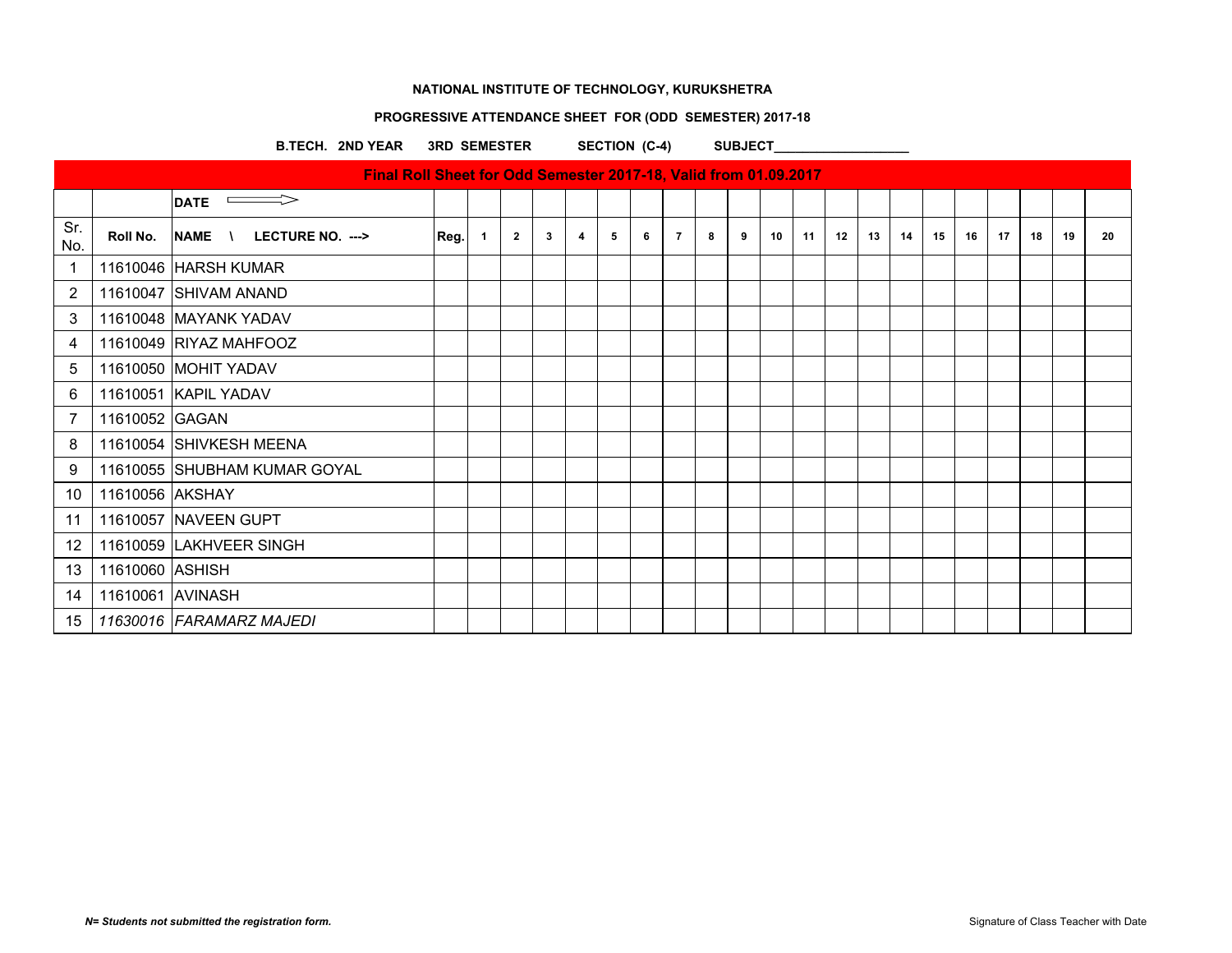# **PROGRESSIVE ATTENDANCE SHEET FOR (ODD SEMESTER) 2017-18**

B.TECH. 2ND YEAR 3RD SEMESTER SECTION (C-5) SUBJECT

|            |          | <b>DATE</b>                   |      |              |                |              |                         |   |   |                |   |   |    |    |    |    |    |    |    |    |    |    |    |
|------------|----------|-------------------------------|------|--------------|----------------|--------------|-------------------------|---|---|----------------|---|---|----|----|----|----|----|----|----|----|----|----|----|
| Sr.<br>No. | Roll No. | NAME \<br>LECTURE NO. --->    | Reg. | $\mathbf{1}$ | $\overline{2}$ | $\mathbf{3}$ | $\overline{\mathbf{4}}$ | 5 | 6 | $\overline{7}$ | 8 | 9 | 10 | 11 | 12 | 13 | 14 | 15 | 16 | 17 | 18 | 19 | 20 |
| -1         |          | 11610062 HARSH YADAV          |      |              |                |              |                         |   |   |                |   |   |    |    |    |    |    |    |    |    |    |    |    |
| 2          |          | 11610063 ANKESH KUMAR         |      |              |                |              |                         |   |   |                |   |   |    |    |    |    |    |    |    |    |    |    |    |
| 3          |          | 11610065 PULLURI LOKESH       |      |              |                |              |                         |   |   |                |   |   |    |    |    |    |    |    |    |    |    |    |    |
| 4          |          | 11610066 ROVIN RAJ            |      |              |                |              |                         |   |   |                |   |   |    |    |    |    |    |    |    |    |    |    |    |
| 5          |          | 11610068 AJAY KUMAR           |      |              |                |              |                         |   |   |                |   |   |    |    |    |    |    |    |    |    |    |    |    |
| 6          |          | 11610069 UJJWAL SHARMA        |      |              |                |              |                         |   |   |                |   |   |    |    |    |    |    |    |    |    |    |    |    |
| 7          |          | 11610070 ADESH MEHAR          |      |              |                |              |                         |   |   |                |   |   |    |    |    |    |    |    |    |    |    |    |    |
| 8          |          | 11610071 HIMANSHU             |      |              |                |              |                         |   |   |                |   |   |    |    |    |    |    |    |    |    |    |    |    |
| 9          |          | 11610072 SUKH SAGAR SHUKLA    |      |              |                |              |                         |   |   |                |   |   |    |    |    |    |    |    |    |    |    |    |    |
| 10         |          | 11610073 VINIT KUMAR          |      |              |                |              |                         |   |   |                |   |   |    |    |    |    |    |    |    |    |    |    |    |
| 11         |          | 11610075 NIKHIL BARWAL        |      |              |                |              |                         |   |   |                |   |   |    |    |    |    |    |    |    |    |    |    |    |
| 12         |          | 11610076 VAIBHAV GOYAL        |      |              |                |              |                         |   |   |                |   |   |    |    |    |    |    |    |    |    |    |    |    |
| 13         |          | 11610078 RAJESH ROSHAN BEHERA |      |              |                |              |                         |   |   |                |   |   |    |    |    |    |    |    |    |    |    |    |    |
| 14         |          | 11610295 MONU KUMAR MEENA     | N    |              |                |              |                         |   |   |                |   |   |    |    |    |    |    |    |    |    |    |    |    |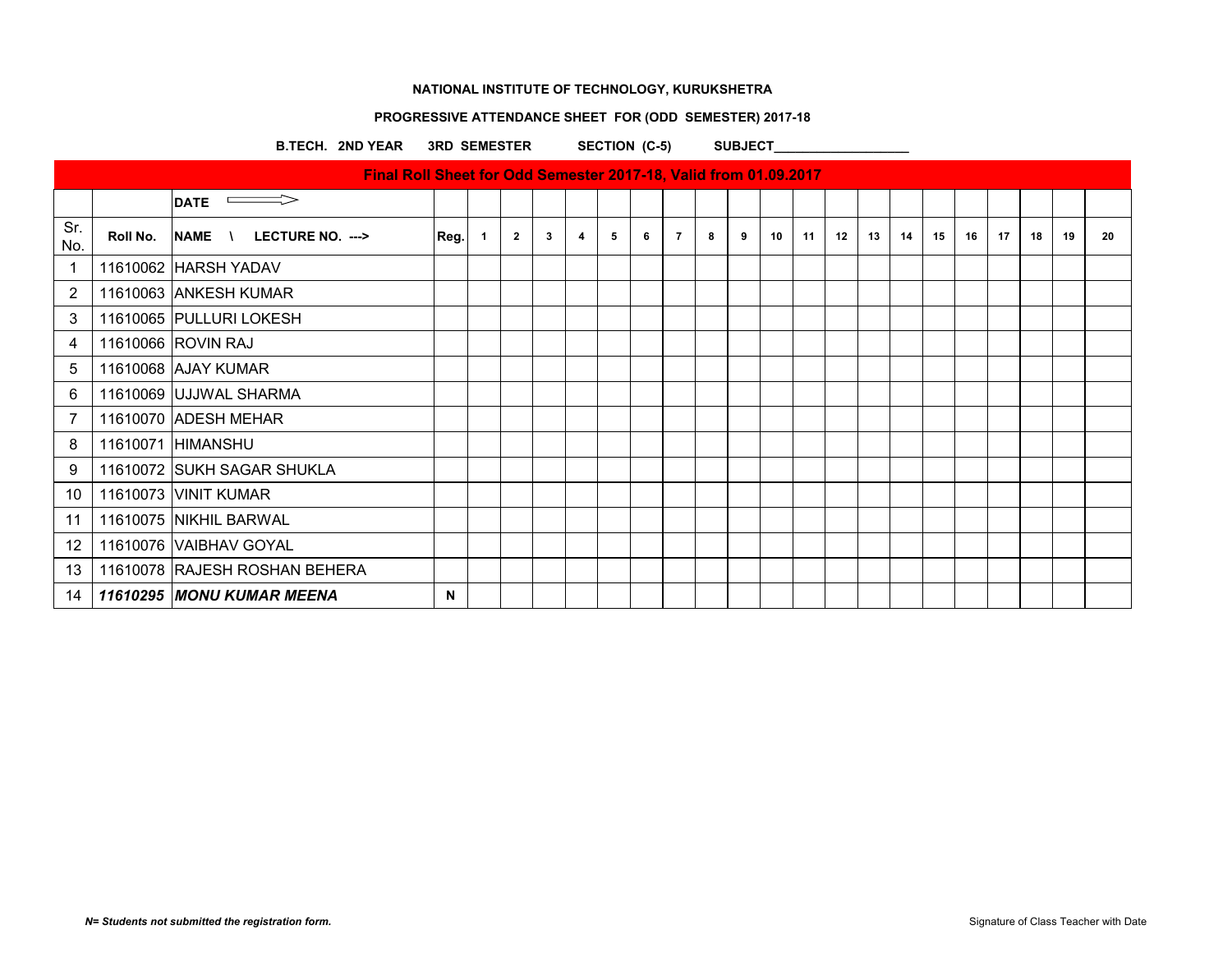# **PROGRESSIVE ATTENDANCE SHEET FOR (ODD SEMESTER) 2017-18**

B.TECH. 2ND YEAR 3RD SEMESTER SECTION (C-6) SUBJECT

|                   |                 | <u>T HIAI NUILOITEELTUI OUU JEITIESTEI ZUTTIID, VAIIU ITUITI UT.UJ.ZUTT</u> |      |              |   |   |   |   |   |   |   |    |    |    |    |    |    |    |    |    |    |    |
|-------------------|-----------------|-----------------------------------------------------------------------------|------|--------------|---|---|---|---|---|---|---|----|----|----|----|----|----|----|----|----|----|----|
|                   |                 | $\Longrightarrow$<br><b>DATE</b>                                            |      |              |   |   |   |   |   |   |   |    |    |    |    |    |    |    |    |    |    |    |
| Sr.<br>No.        | Roll No.        | NAME \<br>LECTURE NO. --->                                                  | Reg. | $\mathbf{2}$ | 3 | 4 | 5 | 6 | 7 | 8 | 9 | 10 | 11 | 12 | 13 | 14 | 15 | 16 | 17 | 18 | 19 | 20 |
|                   |                 | 11610080 SAHIL GANDASH                                                      |      |              |   |   |   |   |   |   |   |    |    |    |    |    |    |    |    |    |    |    |
| $\overline{2}$    | 11610081 ANURAG |                                                                             |      |              |   |   |   |   |   |   |   |    |    |    |    |    |    |    |    |    |    |    |
| 3                 |                 | 11610082 HIMANSHU YADAV                                                     |      |              |   |   |   |   |   |   |   |    |    |    |    |    |    |    |    |    |    |    |
| 4                 |                 | 11610083 DHYAN SINGH                                                        |      |              |   |   |   |   |   |   |   |    |    |    |    |    |    |    |    |    |    |    |
| 5                 |                 | 11610084 SHIKHAR SINGH                                                      |      |              |   |   |   |   |   |   |   |    |    |    |    |    |    |    |    |    |    |    |
| 6                 |                 | 11610086 VIKASH KUMAR                                                       |      |              |   |   |   |   |   |   |   |    |    |    |    |    |    |    |    |    |    |    |
|                   |                 | 11610087 SUSHIL KUMAR                                                       |      |              |   |   |   |   |   |   |   |    |    |    |    |    |    |    |    |    |    |    |
| 8                 |                 | 11610088 SUBHAJIT NAYAK                                                     |      |              |   |   |   |   |   |   |   |    |    |    |    |    |    |    |    |    |    |    |
| 9                 |                 | 11610089 PAWAN KUMAR                                                        |      |              |   |   |   |   |   |   |   |    |    |    |    |    |    |    |    |    |    |    |
| 11                |                 | 11610092 JASRAM MEENA                                                       |      |              |   |   |   |   |   |   |   |    |    |    |    |    |    |    |    |    |    |    |
| $12 \overline{ }$ |                 | 11610094 PRABHAT KUMAR TIWARI                                               |      |              |   |   |   |   |   |   |   |    |    |    |    |    |    |    |    |    |    |    |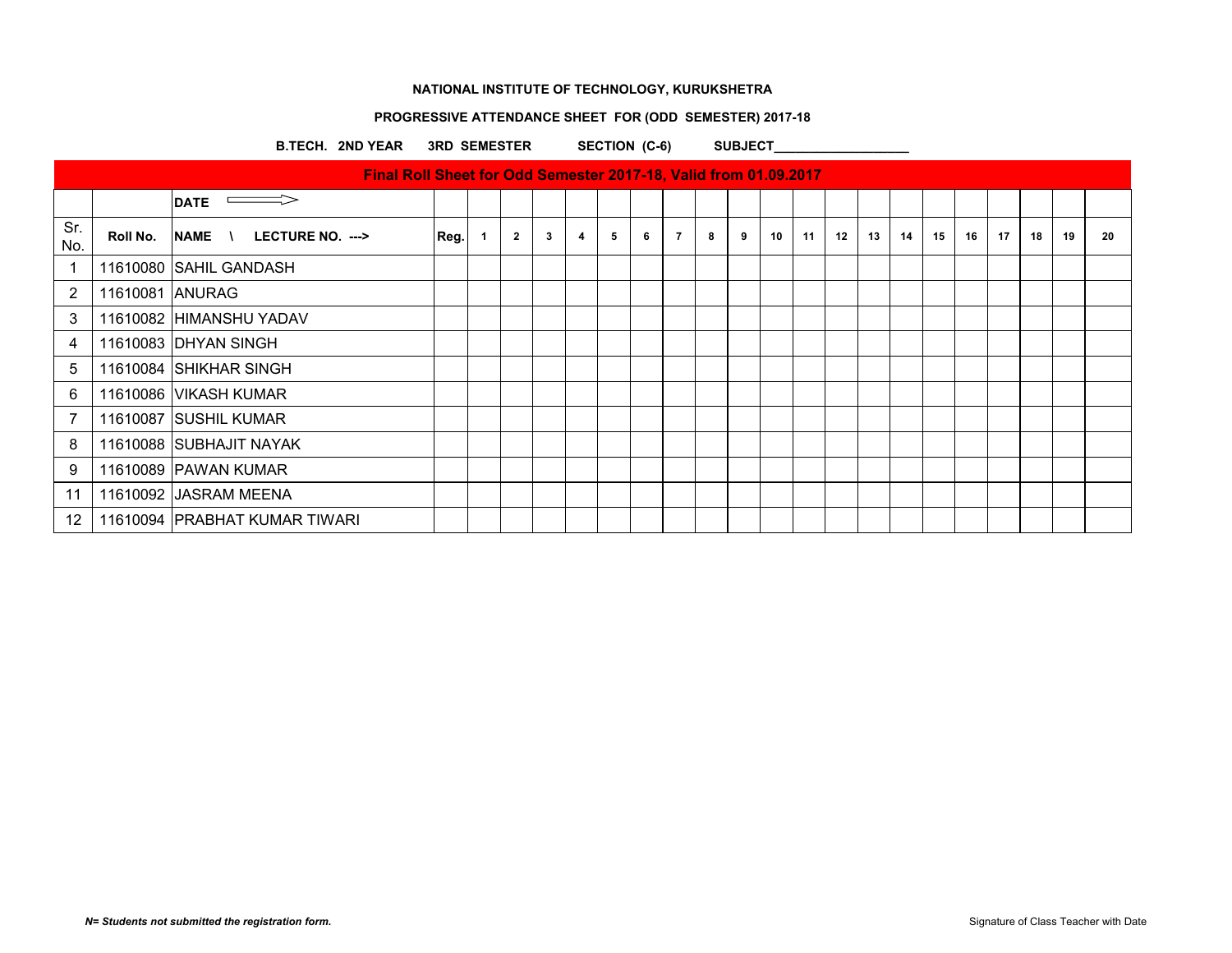# **PROGRESSIVE ATTENDANCE SHEET FOR (ODD SEMESTER) 2017-18**

B.TECH. 2ND YEAR 3RD SEMESTER SECTION (C-7) SUBJECT

|                |          | <u>THE ROLLONG CHILD ON A CONGRESSION CALLERY AND HAN A HAN A HANGLED IT</u> |      |              |                |              |   |   |   |                |   |   |    |    |    |    |    |    |    |    |    |    |    |
|----------------|----------|------------------------------------------------------------------------------|------|--------------|----------------|--------------|---|---|---|----------------|---|---|----|----|----|----|----|----|----|----|----|----|----|
|                |          | $\equiv$ $\Rightarrow$<br><b>DATE</b>                                        |      |              |                |              |   |   |   |                |   |   |    |    |    |    |    |    |    |    |    |    |    |
| Sr.<br>No.     | Roll No. | $NAME$ \ LECTURE NO. --->                                                    | Reg. | $\mathbf{1}$ | $\overline{2}$ | $\mathbf{3}$ | 4 | 5 | 6 | $\overline{7}$ | 8 | 9 | 10 | 11 | 12 | 13 | 14 | 15 | 16 | 17 | 18 | 19 | 20 |
| 1              |          | 11610095 JAI KUMAR                                                           |      |              |                |              |   |   |   |                |   |   |    |    |    |    |    |    |    |    |    |    |    |
| $\overline{2}$ |          | 11610097 RABINDRA KUMAR                                                      |      |              |                |              |   |   |   |                |   |   |    |    |    |    |    |    |    |    |    |    |    |
| 3              |          | 11610098 VISHWAJEET KASHYAP                                                  |      |              |                |              |   |   |   |                |   |   |    |    |    |    |    |    |    |    |    |    |    |
| 4              |          | 11610099 KOLIPAKA RAMA GOPALAM                                               |      |              |                |              |   |   |   |                |   |   |    |    |    |    |    |    |    |    |    |    |    |
| 5              |          | 11610100 INAKKINA BHAVANI NAGA SANKAR                                        |      |              |                |              |   |   |   |                |   |   |    |    |    |    |    |    |    |    |    |    |    |
| 6              |          | 11610102 RAVIDARSHAN                                                         |      |              |                |              |   |   |   |                |   |   |    |    |    |    |    |    |    |    |    |    |    |
| 7              |          | 11610103 AKSHAY SAINI                                                        |      |              |                |              |   |   |   |                |   |   |    |    |    |    |    |    |    |    |    |    |    |
| 8              |          | 11610105 SHATRUNJAY KUMAR SINGH                                              |      |              |                |              |   |   |   |                |   |   |    |    |    |    |    |    |    |    |    |    |    |
| 9              |          | 11610106 RAKESH CHOUDHARY                                                    |      |              |                |              |   |   |   |                |   |   |    |    |    |    |    |    |    |    |    |    |    |
| 10             |          | 11610107 SUMIT KUMAR MEENA                                                   |      |              |                |              |   |   |   |                |   |   |    |    |    |    |    |    |    |    |    |    |    |
| 11             |          | 11610108 MANVENDRA SINGH                                                     |      |              |                |              |   |   |   |                |   |   |    |    |    |    |    |    |    |    |    |    |    |
| 12             |          | 11610111 ANKIT KUMAR                                                         |      |              |                |              |   |   |   |                |   |   |    |    |    |    |    |    |    |    |    |    |    |